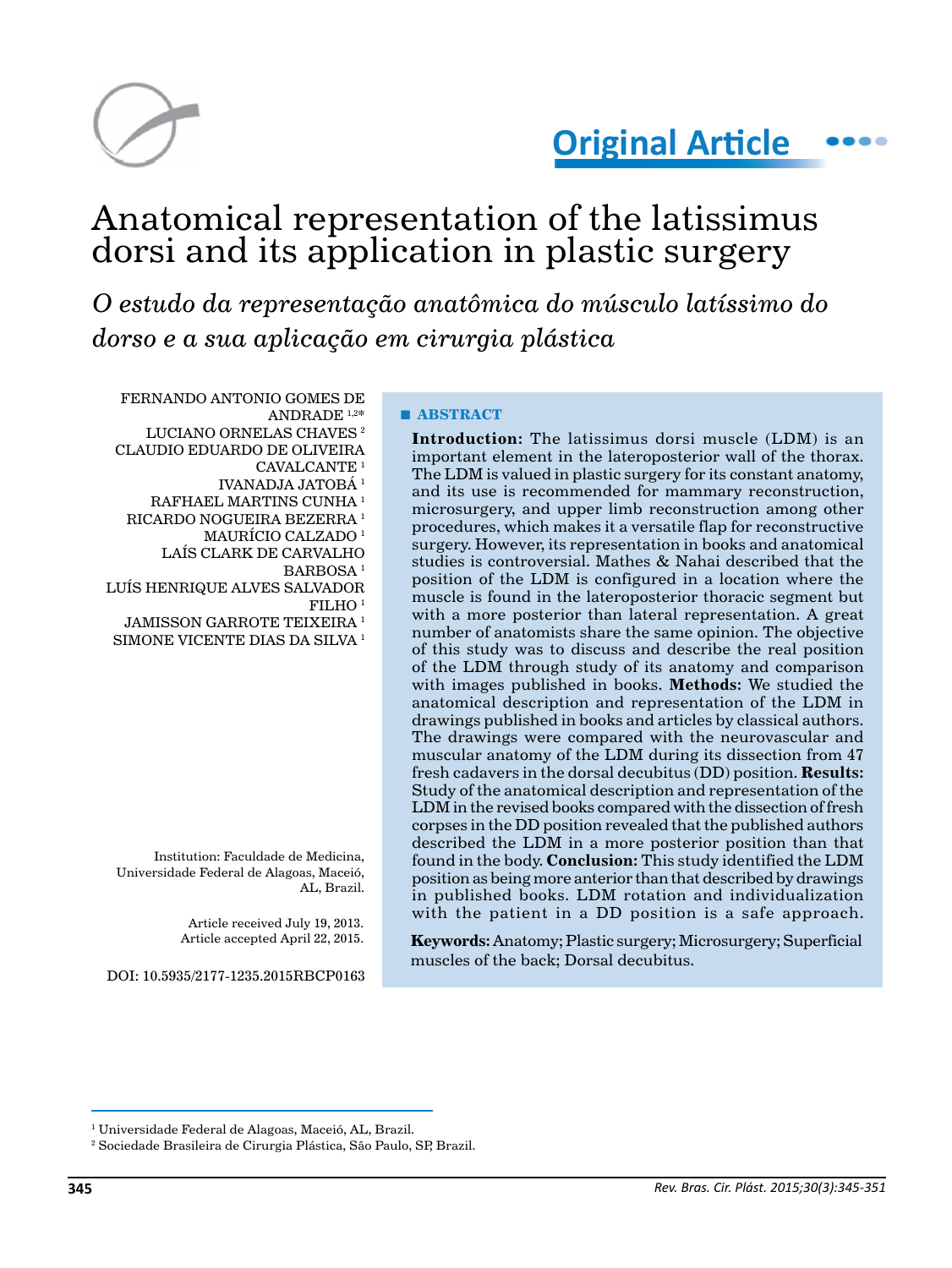#### **■ RESUMO**

**Introdução:** O músculo latíssimo do dorso (MLD) é um importante elemento da parede látero-posterior do tórax. A aplicabilidade do MLD em cirurgia plástica é reconhecida por sua anatomia constante, sendo indicado, na reconstrução mamária, na microcirurgia, nas reconstruções de membros superiores, entre outros, tornando-se um retalho versátil em cirurgia reconstrutora. Sua representação em livros e estudos anatômicos apresentam controvérsias. Mathes & Nahai expressam que a posição do MLD é configurada em uma localização onde o músculo encontra-se em segmento torácico látero-posterior, mas com uma representação mais posterior que lateral. Um grande número de anatomistas escreve da mesma forma. O objetivo é o de discutir e descrever a real posição do MLD por meio do estudo da sua anatomia e comparação com imagens publicadas em livros. **Métodos:** Estudou-se a descrição e representação anatômica do MLD em desenhos publicados em livros e artigos de autores clássicos. Os desenhos foram comparados com o estudo da anatomia vásculo-nervosa e muscular do MLD durante a dissecção, na posição de Decúbito Dorsal (DD), de 47 cadáveres frescos. **Resultados:** O estudo da descrição e representação anatômica do MLD em livros de autores consultados, comparada com a dissecção em DD de cadáveres frescos, permitiu conhecer que estes autores identificam o MLD em uma posição mais posterior do que a encontrada na anatomia. **Conclusão:** Este estudo identifica a posição do MLD com uma representação mais anterior do que os desenhos dos livros estudados. A rotação e individualização do MLD com o paciente em decúbito dorsal é uma abordagem segura.

**Descritores:** Anatomia; Cirurgia plástica; Microcirurgia; Músculos superficiais do dorso; Decúbito dorsal.

# **INTRODUCTION**

The latissimus dorsi muscle (LDM) comprises one of the most important elements of the lateroposterior wall of the thorax1 . Mathes & Nahai2 claimed that the LDM is configured in an anatomical area located in the lateroposterior thoracic segment but has a much more posterior than lateral representation.

Studies have described the little variability of the vascular anatomy of the LDM: the vascular pedicle of the LDM has a constant size and may present division into two or three intramuscular branches; the artery and vein originate at the same level and show little evidence of atherosclerosis<sup>3,4</sup>. Even in cases of anatomical variation of the thoracodorsal artery, its dimension is sufficient for it to serve as a muscle flap $^5\!$ .

The LDM is widely used in plastic surgery due to its only slight anatomical variability and its multiple applications3,4. The LDM flap is versatile, which enables its use in the reconstruction of thoracic deformities, such as a mammary flap, and those that involve the distal extremities, such as the apex of the scalp, plantar side of the foot, and complex lesions in the upper limbs $3,4,6,7$ .

In LDM flap individualization and rotation, intraoperative patient position is of great importance. Positioning of the patient in the ventral and lateral decubitus position for the dissection requires an intraoperative position change for flap transference, which can increase morbidity and intraoperative time<sup>4</sup>. Performing procedures in the dorsal decubitus (DD) position eliminates the need for intraoperative position changes and creates an option for reconstructions used in repair plastic surgery<sup>4</sup>.

Here we questioned the iconographic representation of the LDM in the literature.

#### **OBJECTIVE**

The aim of this study was to discuss and describe the real position of the LDM through a study of its anatomy and vascularization in fresh corpses and by comparing it with images published in articles and books.

#### **METHODS**

This work was performed in agreement with the standards of the National Committee for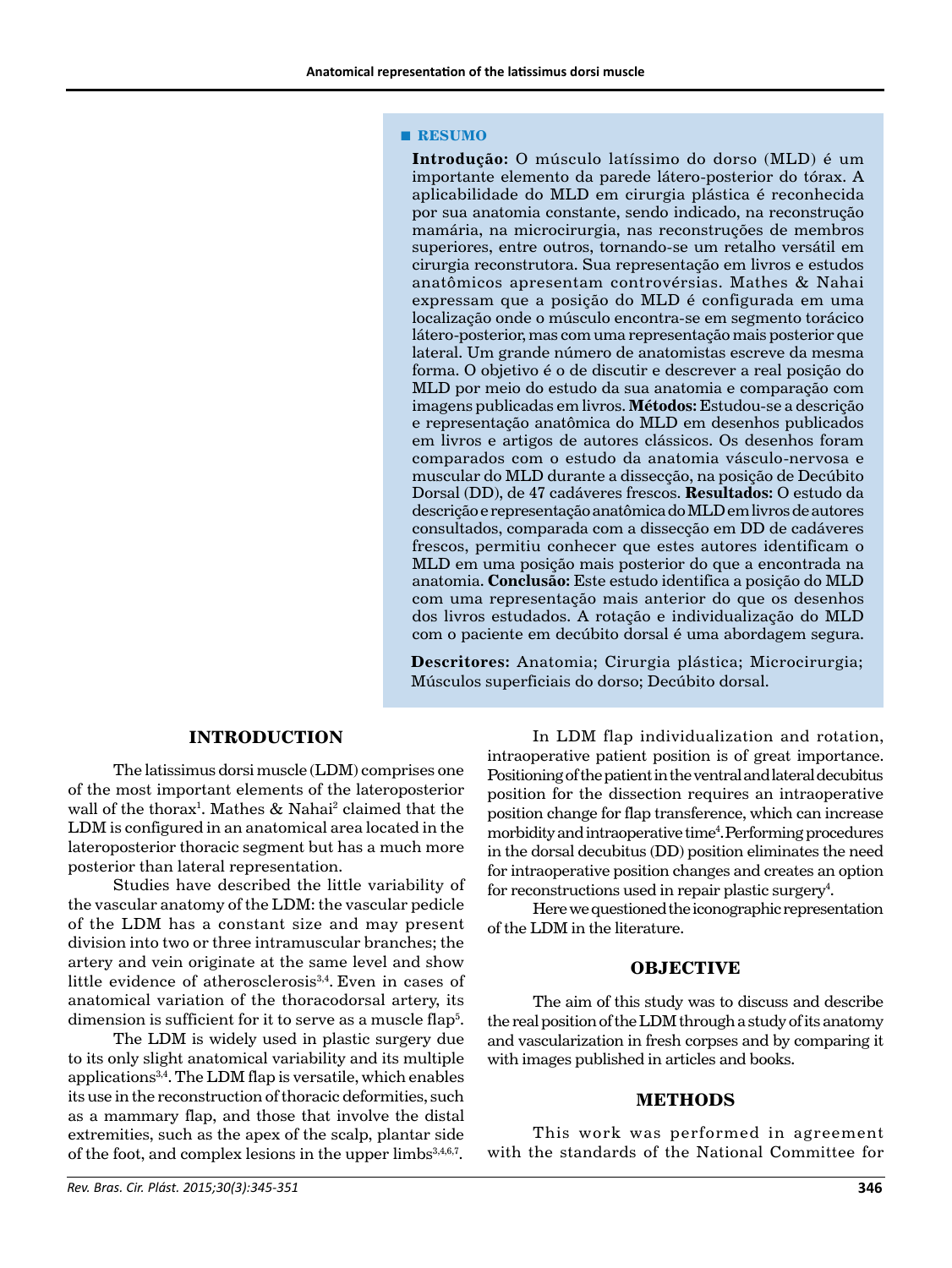Ethics in Research resolution 96/166. A total of 47 formaldehyde-untreated corpses were analyzed during the investigations on the cause of death in the Forensic Institute Estácio de Lima at the Federal University of Alagoas, and a total of 41 men and six women aged 27- 50 years were included.

The corpses were dissected using a scalpel and scissors in the horizontal DD position with the arms in the abduction position. The incision performed to access the LDM was initiated with a Z-shaped cut in the axillary segment and extended longitudinally accompanying the mid-axillary line (MAL). After flap demarcation, the cadaver was positioned in the DD position with the arms in the abduction position with the aid of a hand operating table. Subsequently, a pad was placed (large surgical drape approximately 30 cm long and 14 cm in diameter folded around itself) longitudinally along the paravertebral line on the side subjected to surgery to elevate the lateral portion of the cadaver (Figure 1).

The LDM was separated in its connection to the integument and the musculocutaneous vascularization was assessed; it was also disconnected from the thoracic segment with the purpose of visualizing the thoracodorsal artery, vein, and nerve, and scapular, subscapular and axillary circumflex arteries. This study was compared with that of Bartlett et al.3

Subsequently, images illustrating the anatomical position of the LDM were analyzed and the descriptions of its anatomy in medical books were studied. The images were compared with the displays of dissected muscle from both fresh corpses and patients who underwent mammary reconstruction using the LDM in the DD position according to the technique by J.M. Servant published by Andrade<sup>4,8</sup> with the aim of describing its real position for its procurement and use in surgical practice.

### **RESULTS**

Using 47 corpses, we observed and registered the neurovascular and muscular anatomy of the LDM. The vases that irrigate the LDM comprise the thoracodorsal artery and vein. These vases branch from the subscapular artery and vein, which give origin to the axillary artery and vein, respectively. In our case series, 90% of the dissected corpses (41/47 corpses) presented similar anatomy with the vein adjacent to the artery and a predominance of the posterior artery adjacent to the vein. Only in 10% of cases was the origin of the subscapular artery not adjacent to the subscapular vein.

After the axillary vases originate, the subscapular artery and vein bifurcate in the circumflex vases of the scapular and thoracodorsal vases, which was observed in 68% of dissections (32/47). The double scapular circumflex vein was observed in 10.6% (5/47) and the double scapular circumflex artery in 12.7% (6/47). In 18%, small branches of the subscapular artery were observed prior to the bifurcation of the subscapular artery into the scapular circumflex and thoracodorsal arteries.

The blood supply of the LDM occurs through the thoracodorsal artery and vein. In its course, the artery may originate one, two, or three branches before penetrating the muscle. A unique branch was observed in 53.2%, two branches were observed in 45.8%, and three branches were observed in 1% of cases.

In all dissections (100%), the lateral limits of the LDM were observed to be located in the segment between the MAL and the anterior axillary line (AAL) with the patient in the DD position. The MAL is defined as the line that follows the apex, the deepest part of the axillary fossa, parallel to the AAL, whereas the AAL is defined as the line that follows vertically along the anterior axillary fold that is formed by the lateral lower border of the pectoralis major muscle when it passes the rib cage into the humerus<sup>1</sup>.

Analyzing the anatomical representation of the LDM in works and books from revised authors was a way to assess the real anatomical position of this muscle. According to Strauch & Yu<sup>9</sup>, in *Atlas of Microvascular Surgery* published in 1992, the LDM has a thin tendinous insertion with an incorrect orientation of the muscle fibers and is represented by a completely posterior position, and there is a decrease in the size of the muscle in the craniocaudal direction (Figures 2A, 2B). The studies by McCraw et al.<sup>10</sup> and Tobin<sup>11</sup> in *Clinics in Plastic Surgery* published in 1979 and 1990 showed a drawing in which the LDM was located in a more posterior segment and the representation of its vascularization was positioned in the same topography of the muscle fibers (Figures 2C, 2D). The study by Hochberg<sup>12</sup>, Myocutaneous Flap Manual, published in 1984 represents the LDM in a similar manner to that by Strauch &  $Yu<sup>9</sup>$  (Figure 2E). According to Mathes & Nahai2 in *Clinical Applications for Muscle and Musculocutaneous Flaps* published in 1982, the LDM is represented as being situated completely within the dorsal segment of the human body (Figures 2F, 2G, and  $2H$ ). On the other hand, in the study by Bostwick<sup>13</sup>, *Breast Reconstruction: A Comprehensive Approach* published in 1979, the LDM was represented in a similar way to that published by McCraw et al.<sup>10</sup> and Tobin<sup>11</sup> (Figure 2I).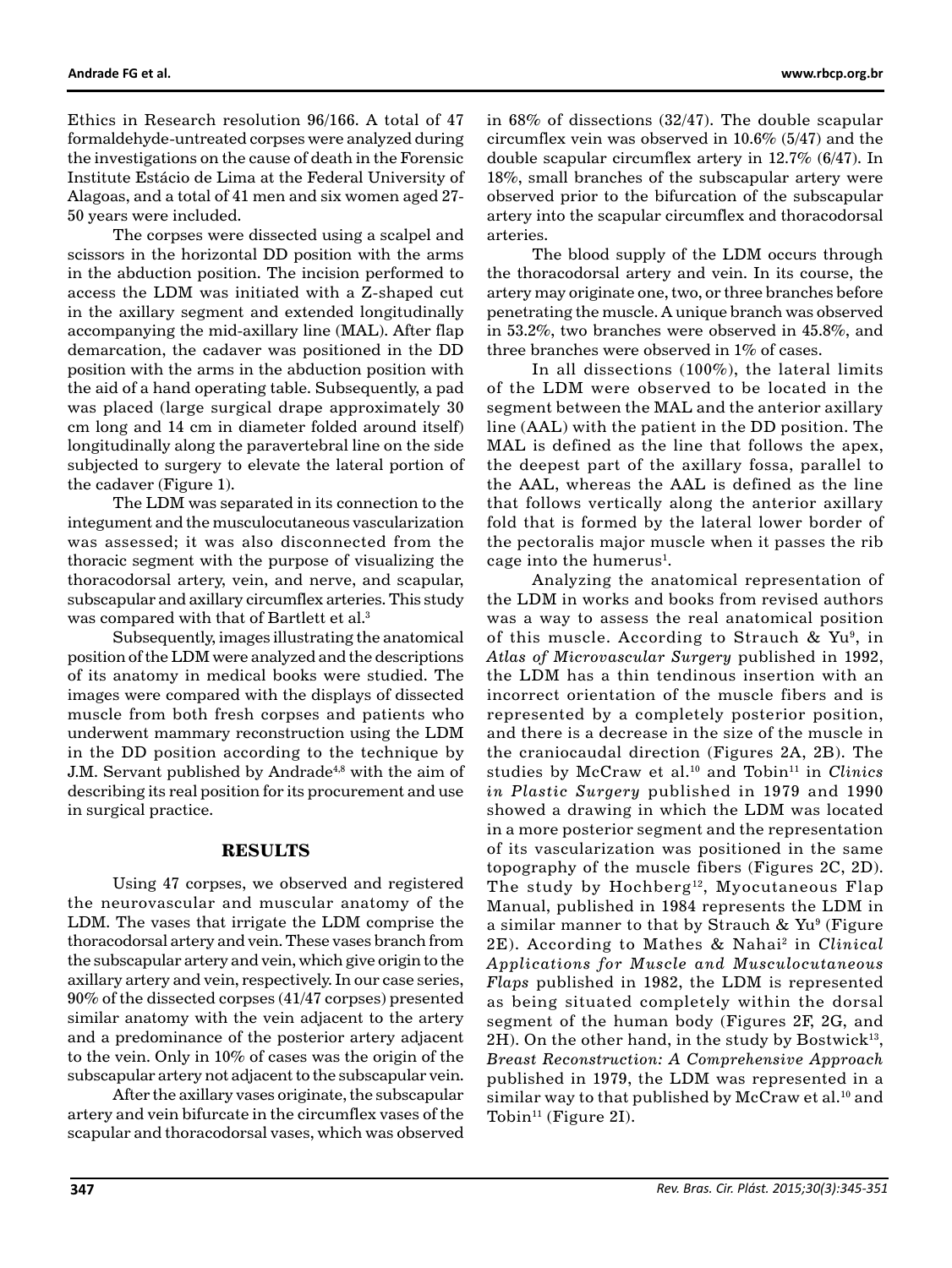

**Figure 1.** Demarcation and approaching the neurovascular pedicle in corpses at dorsal decubitus position - Technique by J. M. Servant. A. Incision performed with longitudinal extension along the mid-axillary line; B. Detachment of the latissimus dorsi muscle (LDM) from the thoracic segment; C. Separation of the LDM; D. Visualization of the thoracodorsal artery, vein, and nerve for the serratus muscle as well as the scapular, subscapular, and axillary circumflex arteries.

#### **DISCUSSION**

This vascular study of the subscapular artery and its branches was similar to that by Bartlett et al.<sup>3</sup> (Table 1, Figure 3). The LDM is a component of the lateroposterior wall of the thorax, and knowledge of its topography is of great importance for its identification during surgery. This muscle is large, with a triangular base and external axillary apex, and covers an extensive part of the dorsal region. The muscle presents in the form of a hand fan, extending from the torso to the humerus and acting directly on the shoulder articulation and indirectly on the scapulothoracic articulation (upper limb cingulate)<sup>1</sup>.

The LDM originates from the thoracolumbar fascia, traverses the T2-L5 spinous processes, dorsal side of the sacro and iliac crests, and the muscular fascicules from the three or four lowest ribs to connect with the external oblique muscle of the abdomen. Its insertion is formed by a terminal tendon that is 7-10 cm long and 0.5-1.5 cm wide after an axial torsion of 180° at the bottom of the humerus bicipital canal. Its motor innervation occurs through the thoracodorsal nerve, a branch of the posterior cord of the brachial plexus, and the sensory innervation of the skin that covers the muscle is performed by the perforating branches of the intercostal nerve, which is located 3 cm below the vases<sup>1</sup>. The primary vascularization of the LDM is performed by the thoracodorsal artery, which, together with the scapular circumflex artery, forms the terminal branch of the subscapular artery<sup>14</sup>. It is important to identify the route of the subscapular artery and vein, which will be descendent, and its differentiation into the thoracodorsal artery will occur after the subscapular artery and vein emit the scapular circumflex artery and vein. The thoracodorsal artery may emit branches for the anterior serratus muscle and teres major muscle, and, when penetrating the LDM, it bifurcates into horizontal and vertical muscular branches, thus forming the musculocutaneous perforators $3,15,16$ . The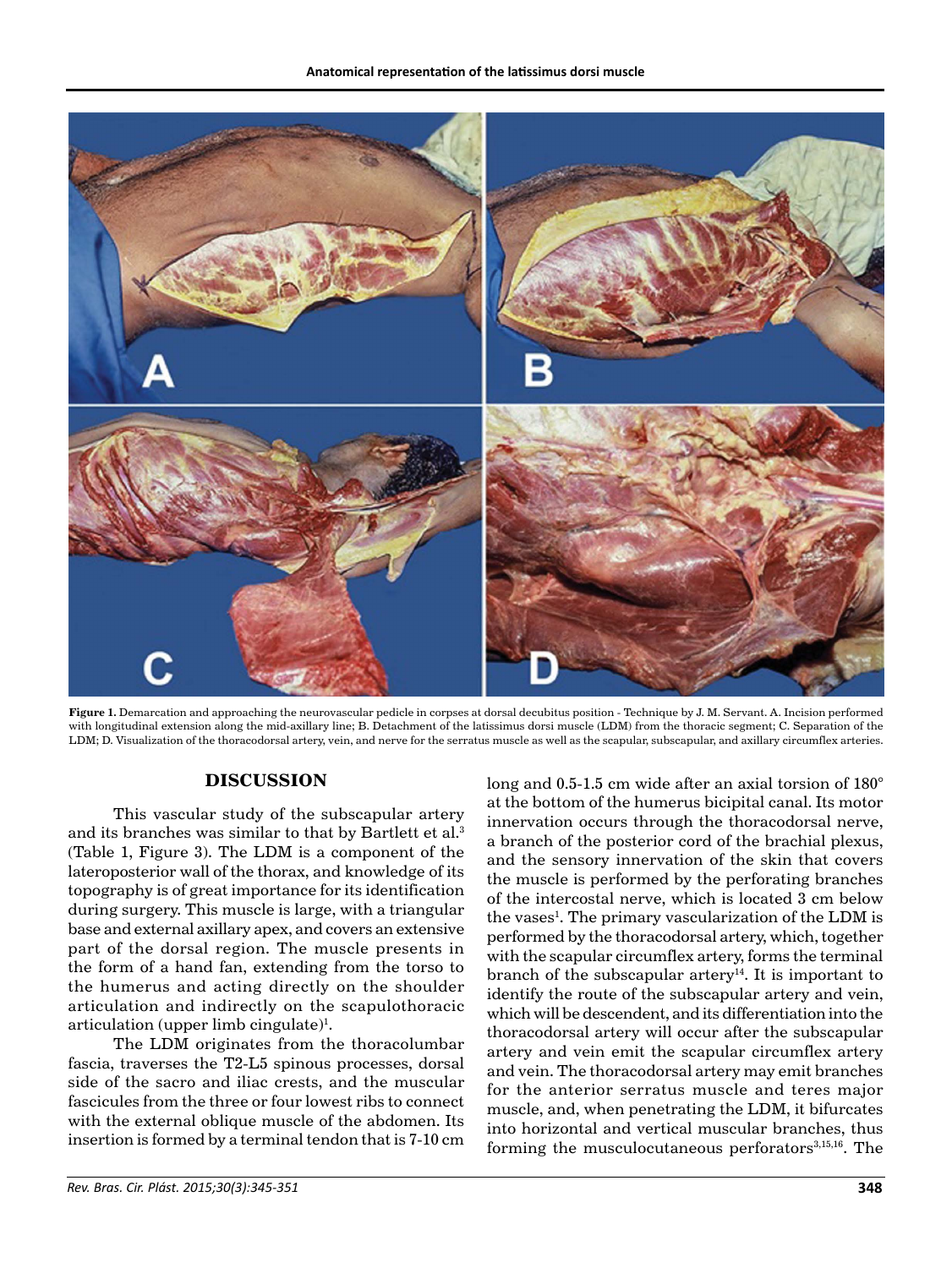

**Figure 2.** Classical anatomical representations of the latissimus dorsi muscle. A and B: Atlas of Microvascular Surgery, Strauch, pp. 324 and 484; C and D: Clinics in Plastic Surgery, Mccraw & Tobin, pp. 65 and 685; E: Myocutaneous Flap Manual, Hochberg, p. 134; F, G and H: Clinical Applications for Muscle and Musculocutaneous Flaps, Mathes & Nahai, pp. 165, 237, and 349. I: Breast Reconstruction: a Comprehensive Approach, Bostwick J 3rd. Clin Plast Surg. 1979;6(2):143-62.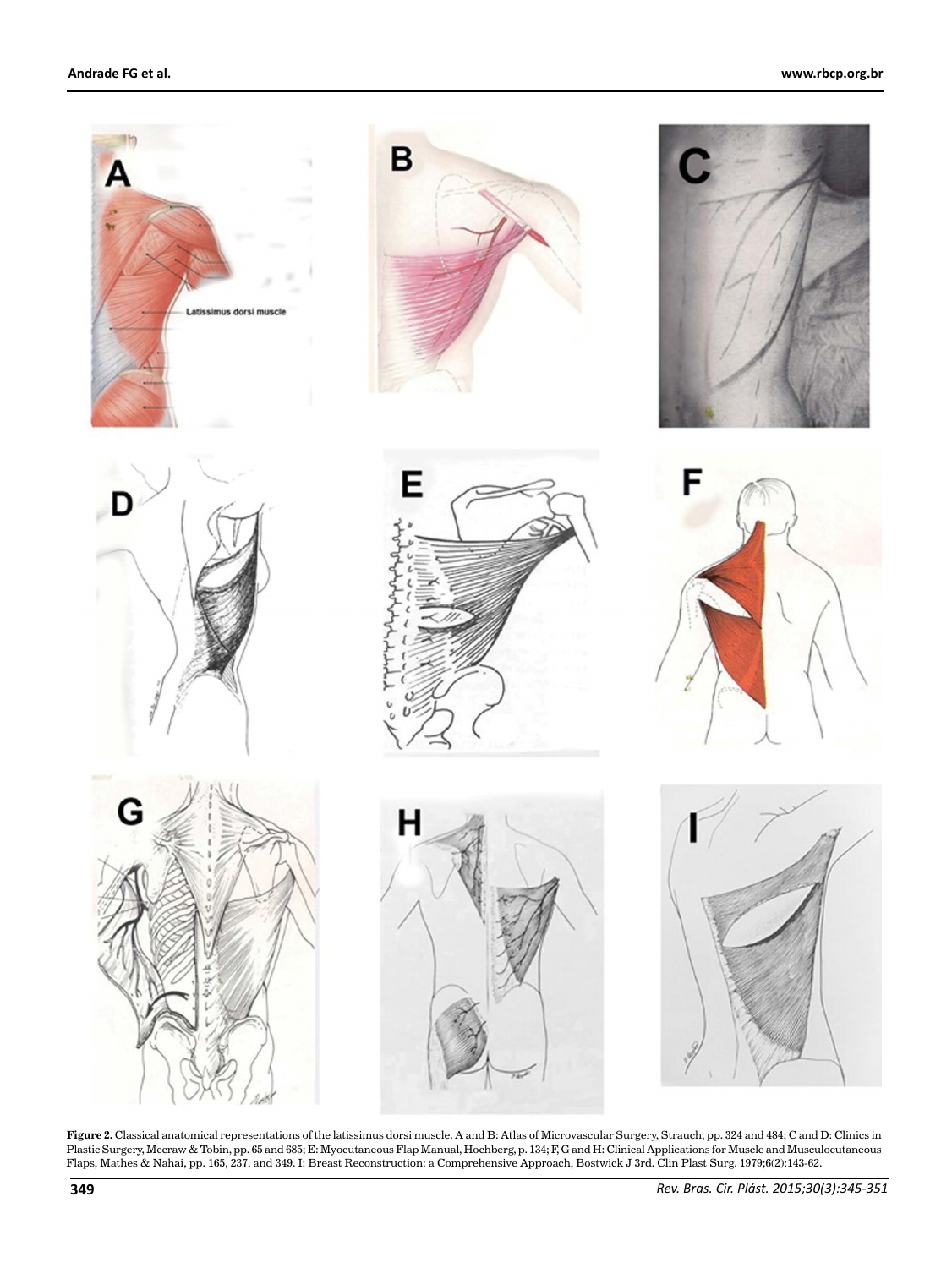|                                                                            | <b>Bartlett</b><br>et al. <sup>3</sup> | Andrade<br>et al. |
|----------------------------------------------------------------------------|----------------------------------------|-------------------|
| Artery and adjacent vein                                                   | $92\%$                                 | $90\%$            |
| Artery not adjacent to the vein                                            | 8%                                     | 10%               |
| Subscapular bifurcation in the<br>scapular and thoracodorsal<br>circumflex | 62%                                    | 68%               |
| Double circumflex vein                                                     | 12%                                    | 10.6%             |
| Double circumflex artery                                                   | 14%                                    | 12.7%             |
| small branches of the subscapular-<br>thoracodorsal artery                 | 16%                                    | 18%               |
| Single thoracodorsal                                                       | 54%                                    | 53.2%             |
| Double thoracodorsal                                                       | 44%                                    | 45.8%             |
| Triple thoracodorsal                                                       | $2\%$                                  | $1\%$             |



**Figure 3.** 1. Artery and axillary vein ; 2. Artery and subscapular vein ; 3. Artery and scapular circumflex vein ; 4. Thoracodorsal artery, vein, and nerve; 5. Division of the thoracodorsal neurovascular bundle of the latissimus dorsi muscle. 6. Branch for the serratus muscle.

secondary vascularization is performed by perforating branches of the posterior intercostal artery and posterior lumbar artery<sup>17,18</sup>.

In the representations from the literature, in the books of the revised authors, it was observed that the LDM is located much more posteriorly than anteriorly, being almost completely visualized in anatomical models that show the posterior wall of the thorax with little or no lateral portion, a claim that contrasts with what was found in the dissections performed here as well as in surgical practice. The overlook of the real position of the LDM may have caused the surgeons to decrease the versatility and recommended the use of this muscle. The term "line," when restricted to body surface areas, does not have delimited parameters; thus, the importance of the identification of the MAL is important to the delimiting of the start of the body segment defined as the AAL and the identification of the anterior margin of the LDM that is located between two imaginary lines.

In the study by Andrade et al.<sup>4</sup>, a dynamic evaluation of the LDM was performed with the patient standing or sitting with forced arm adduction and the hands over the iliac crests. The demarcation of the anterior limit was initiated with the muscle under contraction with the objective of visualizing and palpating the anterior margin of the LDM. After flap demarcation, the patient was placed in the DD position with the arms in an abduction position with the aid of a hand operating table. Subsequently, a pad (large surgical drape approximately 30 cm long and 14 cm in diameter folder over itself) was placed longitudinally along the paravertebral line on the surgically targeted side to laterally elevate the patient. The approach of the neurovascular pedicle was initiated after flap demarcation through an inverted V-shaped incision in the upper border of the ellipse that delimited the flap with a medial apex and angle of approximately 140° that involved the skin and subcutaneous cellular tissue. The incision was subsequently extended according to the drawing of the desired flap and constitution. The rotation axis of the flap corresponds to the origin of the vascular pedicle, which is located in the center of the axillary fossa, with the arm in a completely elevated and abducted position.

The use of the DD position when creating microsurgical flaps of the LDM enables the following: the possibility of two teams working concomitantly during the procedure, one working on the donor site and the other on the recipient site, decreasing the intraoperative time; simplification of the surgical procedure, with greater comfort for the surgeon, who can perform the entire dissection and hemostasis more easily while sitting since there are no changes in patient position; ease of synthesis of the donor area; and facilitation of the pedicle, which is short when it penetrates the LDM and is near the anterior margin of the muscle, with the DD position and with the arms naturally in abduction. The degree of difficulty of the surgical procedure with the patient in the DD position, which cannot be compared with that in the revised literature due to lack of elements, should be highlighted; however, the position for individualization of the LDM is achievable and, based on the case series of Andrade et al.<sup>4</sup>, complications strictly due to the surgical position have not occurred.

The visualization of muscle dissection in formaldehyde-untreated cadavers demonstrated the feasibility of the procedure, showing that it is possible for the LDM to be completely individualized with the